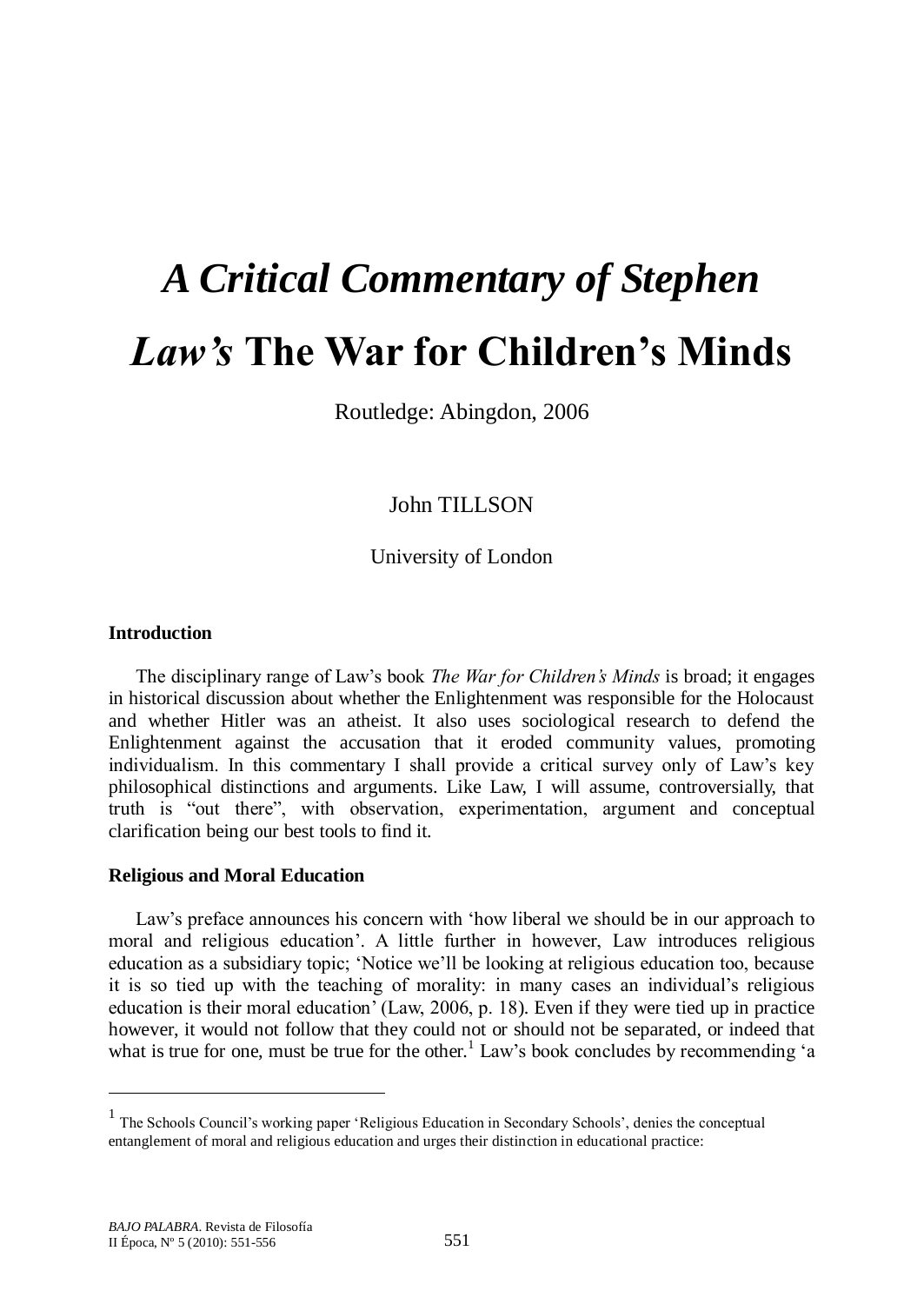syllabus which includes periods in which open, philosophical discussion of important moral, cultural, political and religious questions takes place' (p. 166). However, extended accounts of the relationship between religious and moral education, and indeed between political and cultural education, are left as desiderata.

## **Libertaral, Not Authoritarian**

 $\overline{a}$ 

Law contrasts Authoritarian and Liberal approaches to raising 'good children' (p. 1): ‗the answers to these [moral] questions are not for you to decide. You should consult the appropriate moral authority' says the Authoritarian. The Liberal tradition on the other hand, says ‗we should confront young people with their responsibility to think for themselves about right and wrong' (pp.  $1-2$ ). Law advocates a Liberal moral education, 'rooted in philosophy not authority' (p. 3).

To be clear, Liberals do not have to suggest that pupils ‗make up' answers to moral questions or that they have no right answers, but that pupils ought to think critically about possible answers. Liberalism is not the same thing as relativism says Law, for example ‗science is Liberal, not relativist', ‗It too emphasizes the importance of independent critical thought … [But] it's not to say that science is just a matter of making up one's own mind' (p. 93). There is an ambiguity between 'making up one's own mind' and 'making things up', Law would have elucidated the epistemological distinction by saying ‗one ought to make up one's own mind about answers, but this is not a matter of 'making up' answers'. Law also rightly distinguishes fallibilism from relativism, since the possibility of being wrong presupposes that there are right answers. 'This book is, in effect, a defence of Kant's Enlightenment vision of a society of morally autonomous individuals who dare to apply their own intelligence rather than more or less uncritically accept the pronouncements of authority' (p. 7). Law goes on to qualify this in a chapter entitled 'Kinds of Authority'.

In an open society, one has the political right to freedom of conscience. This denies that epistemic responsibility should be politically maintained, not that it exists. It is a Popperian argument, paralleling Popper's arguments in the philosophy of science, that open and critical discussion fosters epistemic standards; it does a better job tracking truth than its authoritarian counterpart (Raphael, 2001). ‗[R]eason is a double edged sword… It doesn't automatically favour the teacher's beliefs over the pupil's. It favours the truth, and so places the teacher and pupil on a level playing field' says Law (Law, 2004, p. 33).

Moral knowledge is autonomous: it is perfectly possible to have moral education without reference to religious sanctions or presuppositions

Schools should beware of linking morals too closely with one religious viewpoint, since some pupils who abandon that viewpoint may be left with no considered basis for morality

You cannot successfully take the moral code from a religion and leave the rest: the moral code of a religion is part of the organic whole; it is not the same thing when lifted out of its religious context

There is no reason why moral education in school should be regarded as the responsibility of the RE department (Schools Council Working Paper 36, 1971, p. 70).

However, it also justly recognizes the peculiar contribution RE specialists can make to moral education in ‗showing the links between moral problems, moral concepts, and religious beliefs' (*Ibid*).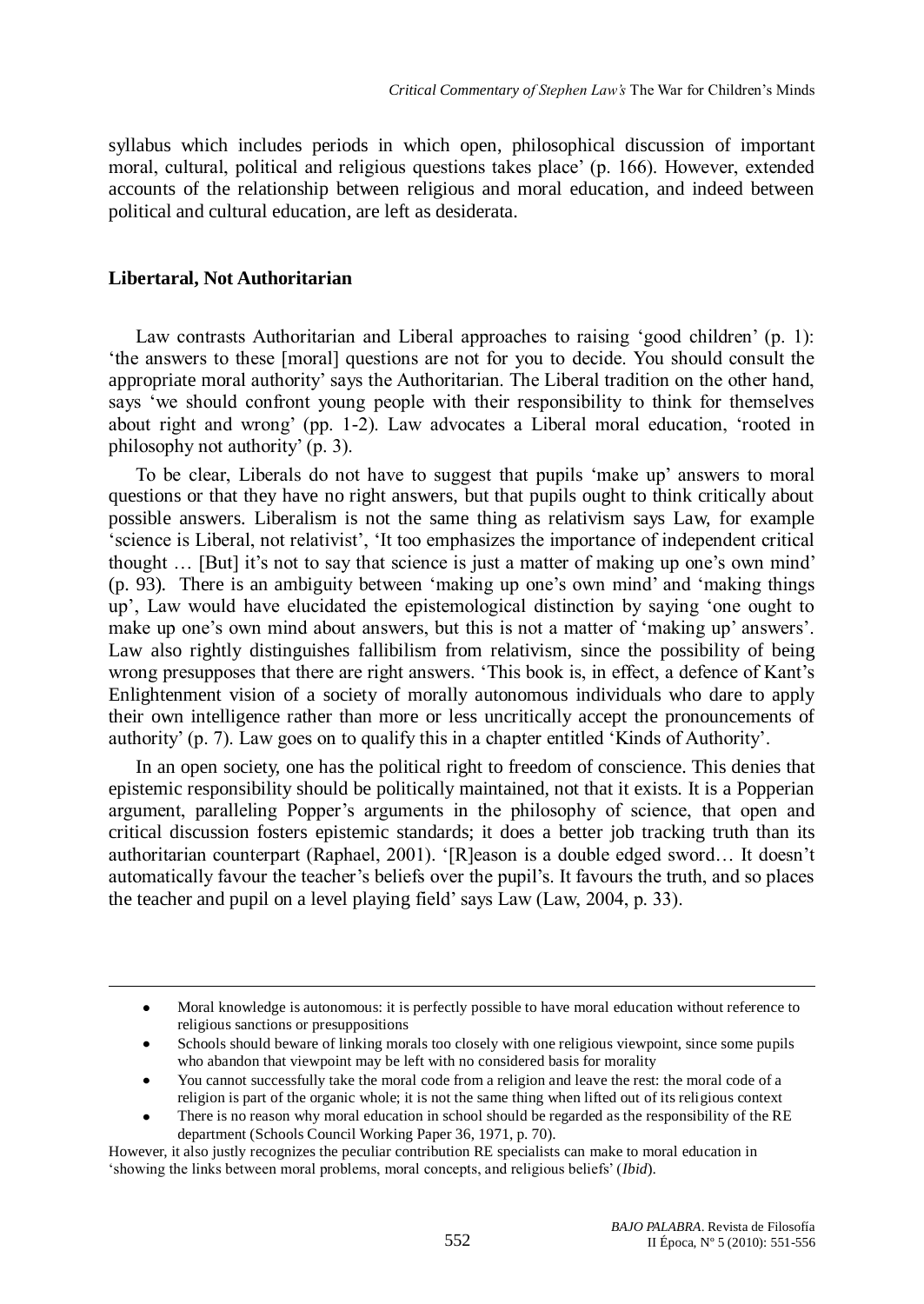Law thinks that we cannot shirk moral responsibility: 'The responsibility for making moral judgements has a boomerang-like quality – it always comes back to you' (Law, p56). Deference is itself an exercise of judgement. One may justifiably follow advice or orders, either because one respects someone else's epistemic advantage, or because one is persuaded by their reasons, or because one recognizes the order to be morally right or neutral and necessary for social cohesion. However, one is still responsible for their actions in both of these instances.

## **Liberalism, not liberalism**

Law distinguishes between freedoms of speech and action. He argues for Liberalism in education, freedom of thought and speech, but not liberalism, freedom of action: ‗Should children and young people be free to do just whatever they want? Of course not' he says (p. 15). Of course, speech is itself an action. Moreover, freedom of speech without freedom of action is superficial, being of the character 'say and think what you like, but just you try it'! To avoid superficiality authority needs to concede fallibility and institutionalise the possibility of revision. Law seems to acknowledge this, but not explicitly enough or as often as he emphasizes Liberalism over liberalism. He says ‗Mistakes are inevitable. What's important is that we foster a culture in which mistakes can be corrected – where the opportunity exists for us to correct each other' (p. 65).

In seeming contrast, 'Be Reasonable, but don't reason with them' urges behaviour management guru Sue Cowley (Cowley, 2006, p. 42). Indeed, from my teaching experience, indulging children's endless discussions about whether they have been justly reprimanded, to which this remark pertains, is practically impossible. However, Law ought to respond that this sort of undesirable discussion is liberal, rather than Liberal. One might also object that Liberal attitudes to freedom of speech can foster false, illiberal and immoral views. Law considers this when he asks ‗what if they end up with mistaken beliefs?' (Law, 2006, p. 64). Tying in with his point about revisable, fallible authorities, he answers that ‗at least we will be able to enter into a rational discussion with them about the pros and cons of both their and our position' (p. 65), if their position is wrong, it is unlikely to survive discussion.

Law asks ‗to what extent should children be encouraged to think for themselves and make their own judgements … [to] publicly disagree, to express their own opinions?' (p. 15). Similarly, Eamonn Callan asks ‗when should we shut children up'.<sup>2</sup> Callan's answer is that children, simply punished and told to shut up for each of their ‗liberal heresies', will not rationally revise their views but merely feign respect. It is better therefore, to allow liberal heresies to be discussed openly, although impersonally. What are consistently lacking in Law's book are examples of good Liberal practice. Also lacking is an account of what legitimates the restriction of action, and the limits of legitimate restriction.

Since no society can claim to be perfect and yet perfection ought to be sought, I agree with Law that it is desirable to 'foster a culture in which mistakes [including mistakes of religions and the religious] can be corrected' (p. 65), that is, a Liberal culture. Even under a non-cognitive interpretation, religious beliefs and practices are usually thought corrigible.

 $\overline{a}$ 

<sup>&</sup>lt;sup>2</sup> In When to Shut Students Up: Civility, Silencing and Free Speech, Unpublished. Related questions are: to what extent should we respect the autonomy (self-determination) of children, to what extent should children have to understand and consent to the rationale for their treatment, should we ever lie to or mislead children, are we accountable to children?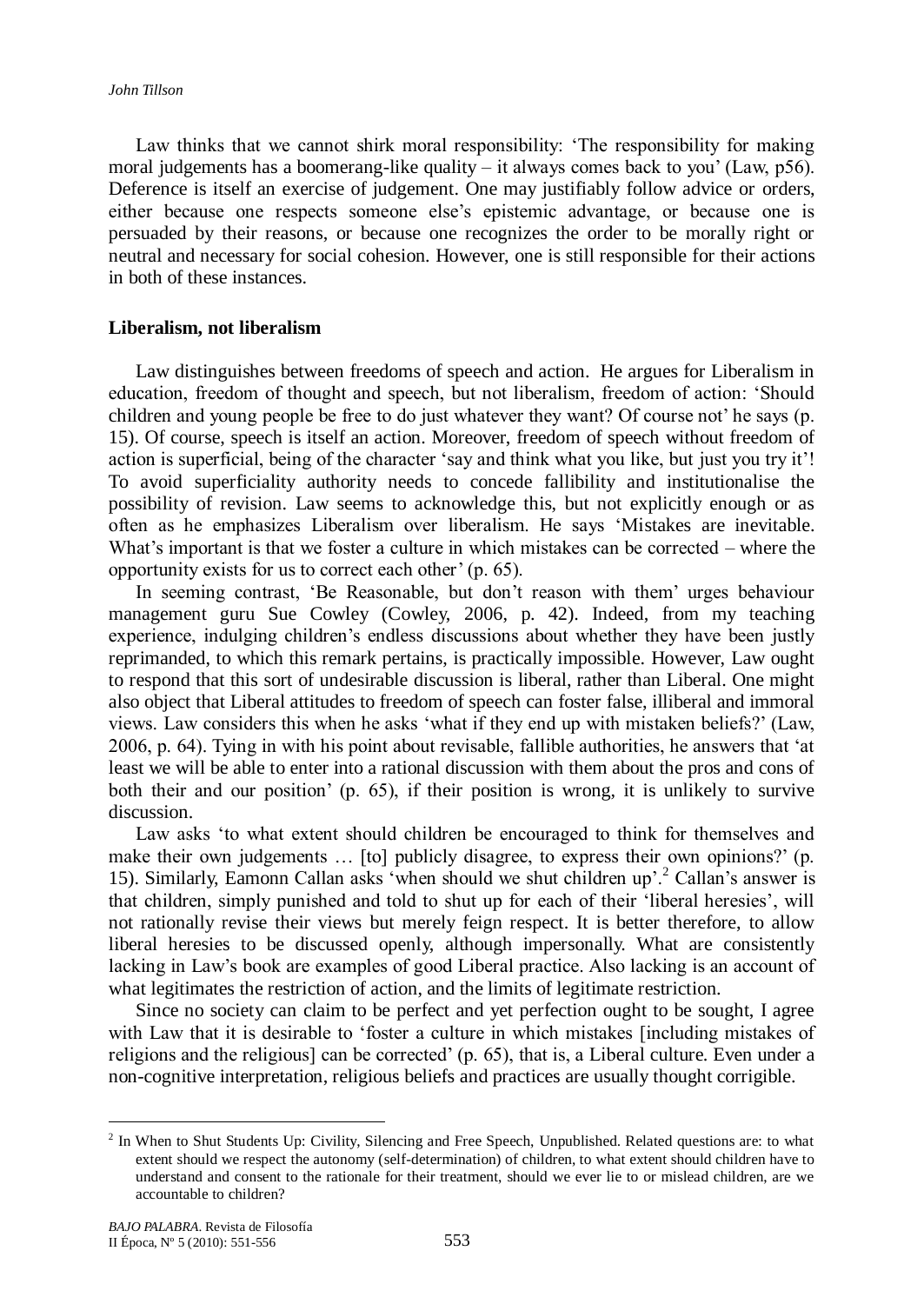#### **Religious Liberalism**

Being religious or atheistic does not logically determine how Liberal or Authoritarian one must be. Law wants to say that in producing moral children one must be Liberal and that one can be, but needn't be religious. He points out that Liberal religious education is entirely coherent; one might raise their children to have certain values and introduce them to certain beliefs, but ‗will certainly tolerate, and may even encourage critical scrutiny of [their] religious beliefs' (p. 20) and values too presumably. Andrew Wright is a good example of such a religious Liberal: 'in an open and democratic society good education needs to move beyond nurture and introduce a critical element into the classroom … a good school will unashamedly induct children into the spiritual values and world-view which it considers to be of greatest worth, as well as insisting that children explore alternative possibilities[' \(Wright, 2004, p. 176\).](http://co111w.col111.mail.live.com/mail/InboxLight.aspx?FolderID=00000000-0000-0000-0000-000000000001&InboxSortAscending=False&InboxSortBy=Date&n=1669303752#_ftn7) 3

In his series 'The Root of all Evil' (Dawkins and Clements, 2006), Richard Dawkins shows rehearsals of a Christian theatre project  $-$  'Hell House'  $-$  which is intended to scarechildren-Christian. Its motivation is to save young people from damnation. Dawkins is compelled by the director's argument that given the reality of Hell, it is morally permissible to use what he would otherwise term 'child abuse', as an evangelical tool.<sup>4</sup> Dawkins, of course, rejects the premise. If we were to argue theologically, we might reason that if children are merely indoctrinated, they cannot have true faith and one cannot meaningfully enforce belief without persuasion or indoctrination: Although the magistrate's opinion in religion be sound … if I be not thoroughly persuaded thereof in my own mind, there will be no safety for me in following it. No way whatsoever that I shall walk in against the dictates of my conscience will ever bring me to the mansions of the blessed' (Locke, 1966, p. 143). Therefore, educating for eschatological wellbeing must be Liberalist.<sup>5</sup>

#### **Moral Vs Technical Authority**

 $\overline{a}$ 

Law distinguishes between technical and moral authorities. Deferring to technical authorities is wise suggests Law: ‗The world is now so complex that any one of us can only expect to understand a small part of how it works. We can't all be experts on plumbing, science, the law, car mechanics, psychology and so on' (Law, p. 56). In deferring to bad advice from a technical expert, it's not your fault, but the expert's ‗generally speaking' (p. 57). However, one cannot mitigate responsibility by deferring to a moral authority: ‗I was only following orders' and ‗so-and-so told me to do it' aren't good enough. The qualifications for ‗generally speaking' are not made explicit, but taking bad advice is surely not ok when we know what an authority claims is false.<sup>6</sup> Further, it is surely rational not

<sup>&</sup>lt;sup>3</sup> This seems to be an example of confessional religious education, which does not aim to indoctrinate. It aims to rationally persuade children to adopt what they consider to be rationally defensible beliefs and without sidelining other positions. Of course, one may object that they uncertain and maintain that such teaching counts as indoctrination because it aims to promote uncertain beliefs. However, such teaching does not seem as reprehensible as 'indoctrination' would suggest.

<sup>&</sup>lt;sup>4</sup> Although, we should acknowledge that what may be permissible as evangelism may not be educationally permissible.

<sup>&</sup>lt;sup>5</sup> Of course, Locke and I are arguing from within one Christian perspective. It may be that these arguments are not compelling to some religious perspective, in which case there will be a tension between sect and state. If, to the extent to which it is amenable to reason, such a religious perspective has poor grounds, its expression ought to be outlawed where it is harmful to others.

 $6$  Of course, a huge degree of trust and testimony is involved in children becoming educated to the point when they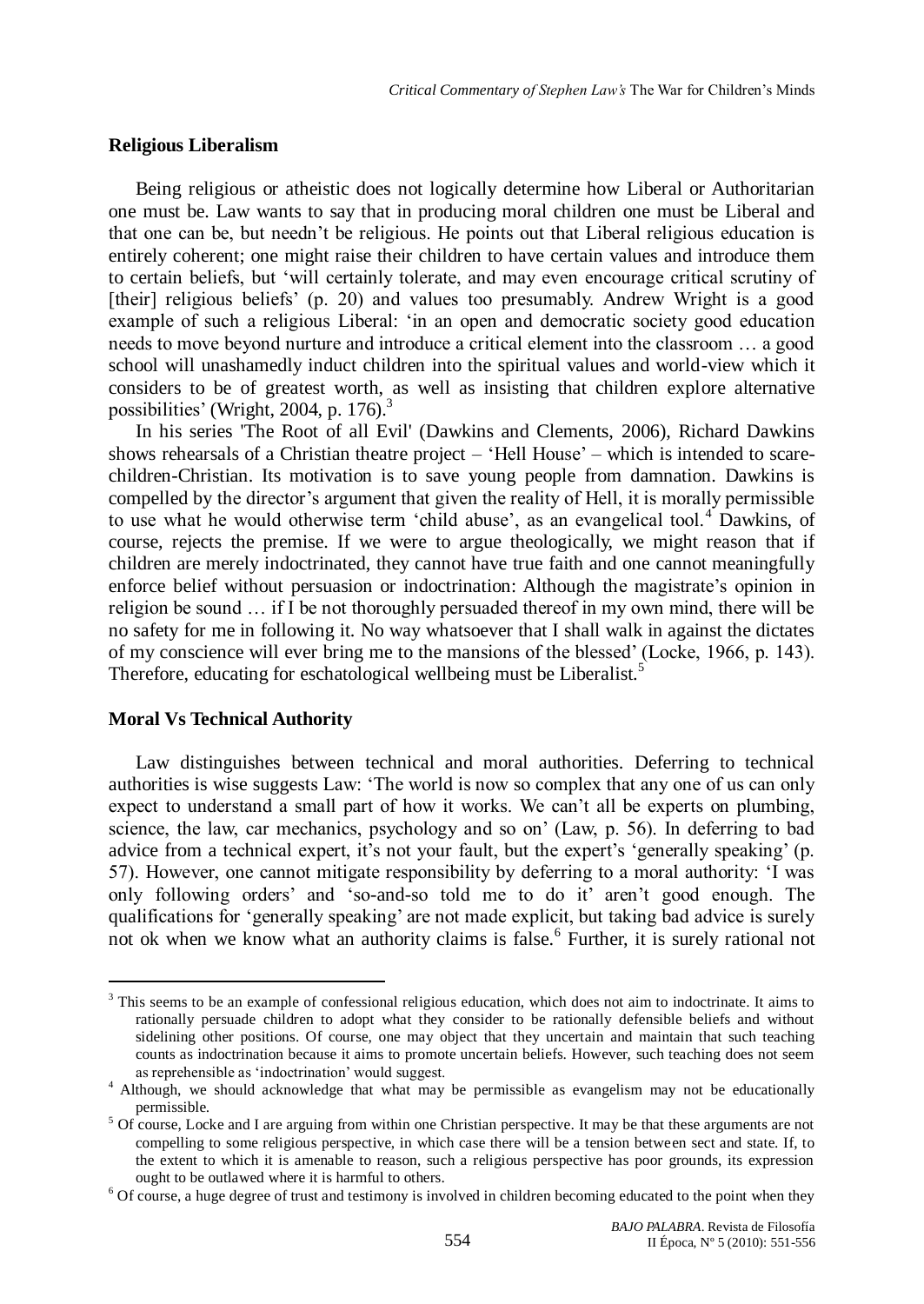just to take their word when one can, but to seek a second or third opinion. Also, one ought not to go to the authority most likely to give the answer one wants, but the one best placed to know the answer.

‗Notice the judgement whether someone is expert in a technical area … needn't be technical […] But the judgement whether someone is a moral expert is itself a moral judgement' (p. 58). Law is careful not to deny that moral judgments have no epistemic standards or expertise, so advice can still be sought. However, one has to come to see that the advice is good and if one fails to see that it is, only a consequentialist analysis will admit the possibility of their turning out to be right, it is at best a gamble.

One wonders on which side of the distinction religious and philosophical and political authorities fall. Since democracy lays responsibility on all voting aged persons, political responsibilities are plausibly of the moral kind. Law's example of poor moral deference sees a woman ask what her attitude should be to people from other faiths and accepting the advice that she ought to kill them. Law, plausibly, assumes that God has not decreed that one ought to slay members of other religions and /or that divine command theory is incorrect, that the advice sought is wrong. Although religious beliefs have moral implications, they may be technical matters and deference to someone epistemically better placed, justified.

Law points out that we must make up our own minds who to listen to in religion and morality; we have to ask ourselves 'ought I to take this advice?' (p. 59). <sup>8</sup> But this is also true in the case of technical advice. There are fakes and frauds posing as technical experts and if I entrust my daughter's health to a quack, I am just as responsible as when I defer to wicked moral advice. Some better or worse judgement leads me to determine whether a putative expert is credible.

One doesn't need enabling to make decisions for oneself, even if making good decisions requires guidance; it is unavoidable according to Law. But it is in a Liberal education, which exposes beliefs to the interrogation of reason in which truth is more likely to thrive.

#### **Reason and Morality**

 $\overline{a}$ 

‗Is it possible for an individual, just by applying their own rationality, to figure out what's right and wrong?' asks Law (p. 108). We may call a positive answer Ethical Foundationalism (EF). Law does not accept EF: ‗we're not defending the view that reason can conjure up morality all by itself' (p. 136). One may wonder what the point is of getting pupils to reason about morality, unless EF is possible. ‗Thinking carefully and critically about your moral beliefs may be highly revealing' answers Law (p. 116). He offers an account of the role reason can provide in tracking moral truth: revealing unacknowledged

can discuss things critically: indeed, historical and scientific discussion about the validity of some piece of science or history is stifled by a lack of knowledge only gained by trust.

<sup>7</sup> Some philosophers of course, say that luck cannot be eliminated from ethical judgement (Thomas Nagel and Bernard Williams).

<sup>&</sup>lt;sup>8</sup> John Locke makes the same point with respect to revelation: 'Whatever GOD hath revealed, is certainly true; no Doubt can be made of it. This is the proper Object of *Faith*: But whether it be a divine Revelation, or no, *Reason* must judge; which can never permit the Mind to reject a great Evidence to embrace what is less evident' (Locke, 1975, 4.18.10)